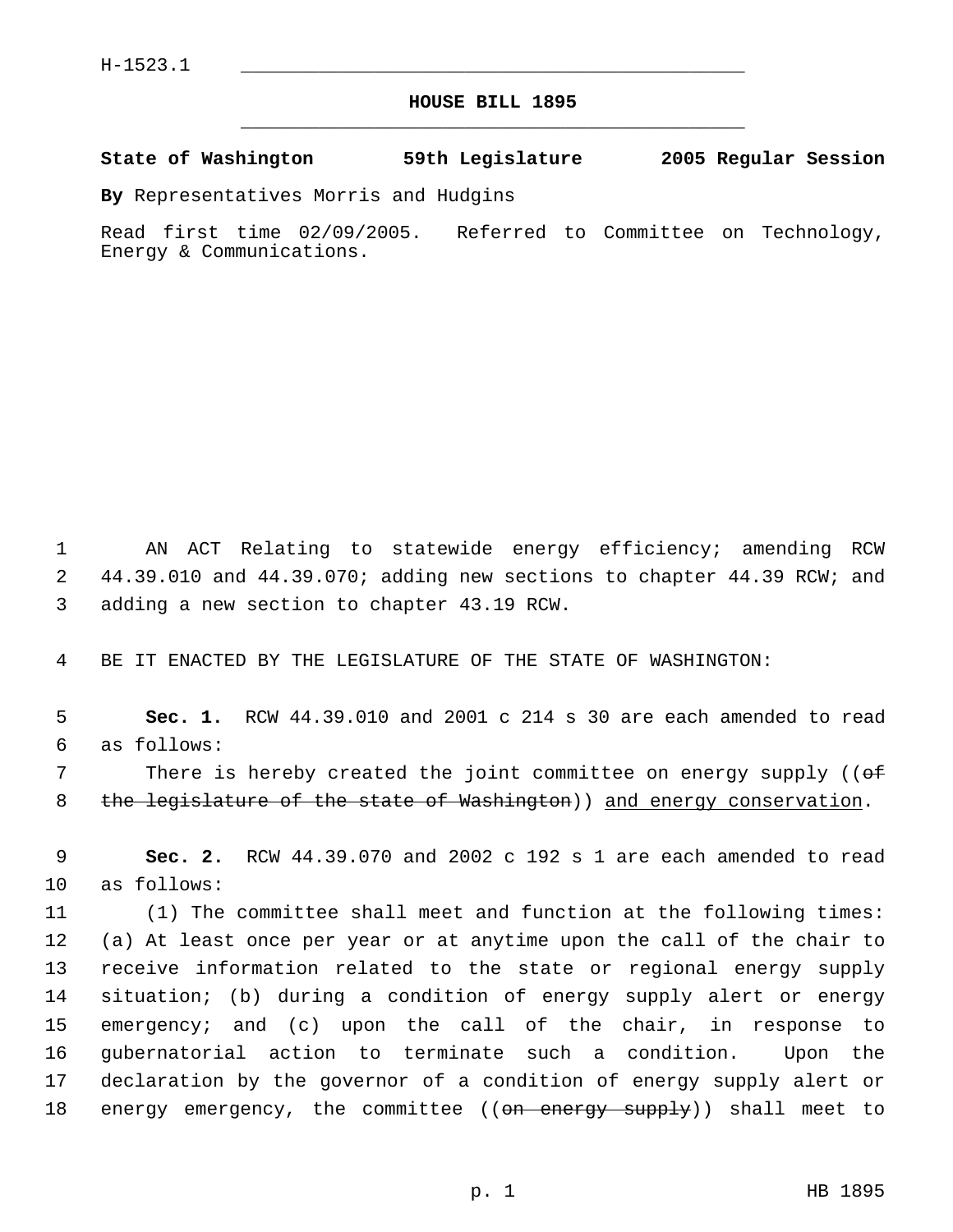receive any plans proposed by the governor for programs, controls, standards, and priorities for the production, allocation, and consumption of energy during any current or anticipated condition of energy supply alert or energy emergency, any proposed plans for the suspension or modification of existing rules of the Washington Administrative Code, and any other relevant matters the governor deems desirable. The committee shall review such plans and matters and shall transmit its recommendations to the governor for review. The committee may review any voluntary programs or local or regional programs for the production, allocation, or consumption of energy which have been submitted to the committee.

 (2) The committee shall receive any request from the governor for the approval of a declaration of a condition of energy emergency as provided in RCW 43.21G.040 as now or hereafter amended and shall either approve or disapprove such request.

 (3) During a condition of energy supply alert, the committee shall: (a) Receive any request from the governor for an extension of the condition of energy supply alert for an additional period of time not to exceed ninety consecutive days and the findings upon which such request is based; (b) receive any request from the governor for subsequent extensions of the condition of energy supply alert for an additional period of time not to exceed one hundred twenty consecutive days and the findings upon which such a request is based; and (c) either approve or disapprove the requested extensions. When approving a request, the committee may specify a longer period than requested, up to ninety days for initial extensions and one hundred twenty days for additional extensions.

 (4) During a condition of energy emergency the committee shall: (a) Receive any request from the governor for an extension of the condition of energy emergency for an additional period of time not to exceed forty-five consecutive days and the finding upon which any such request is based; (b) receive any request from the governor for subsequent extensions of the condition of energy emergency for an additional period of time not to exceed sixty consecutive days and the findings upon which such a request is based; and (c) either approve or disapprove the requested extensions. When approving a request, the committee may specify a longer period than requested, up to forty-five days for initial extensions and sixty days for additional extensions.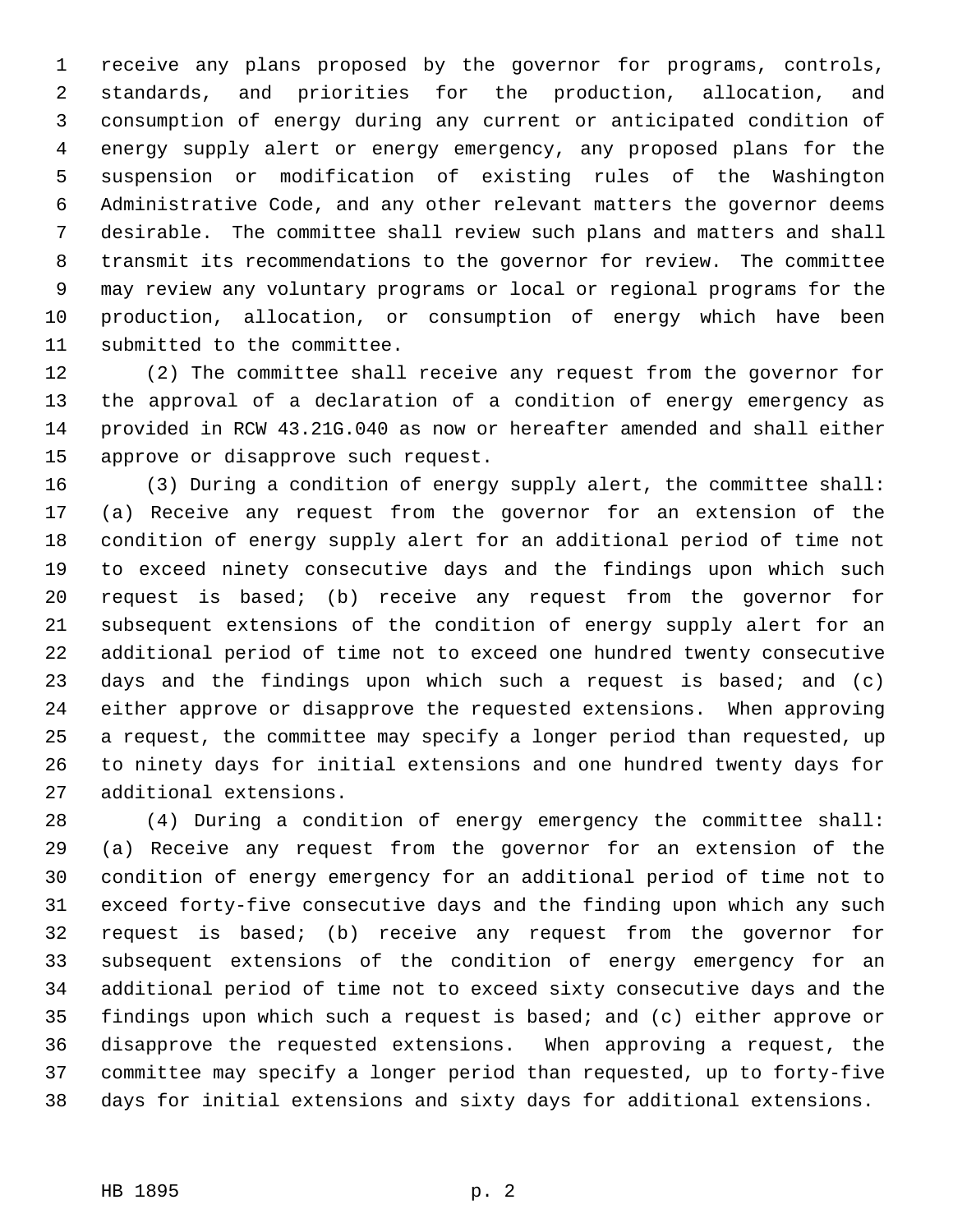NEW SECTION. **Sec. 3.** A new section is added to chapter 44.39 RCW to read as follows:

 It is the intent of the legislature to utilize lessons learned from efforts to conserve energy usage in single state buildings or complexes and extend conservation measures across all levels of government. Implementing conservation measures across all levels of government will create actual energy conservation savings, maintenance and cost savings to state and local governments, and savings to the state economy, which depends on affordable, realizable electricity to retain jobs. The legislature intends that conservation measures be implemented across all levels of government and that the savings created from implementing conservation measures be retained to produce more efficient government operation.

 NEW SECTION. **Sec. 4.** A new section is added to chapter 44.39 RCW to read as follows:

 The definitions in this section apply throughout this chapter unless the context clearly requires otherwise.

 (1) "Committee" means the joint committee on energy supply and energy conservation.

 (2) "Conservation" means reduced energy consumption or energy cost, or increased efficiency in the use of energy, and activities, measures, or equipment designed to achieve such results.

 (3) "Consumer-owned utility" includes a municipal electric utility formed under Title 35 RCW, a public utility district formed under Title 54 RCW, an irrigation district formed under chapter 87.03 RCW, a cooperative formed under chapter 23.86 RCW, a mutual corporation or association formed under chapter 24.06 RCW, a port district formed under Title 53 RCW, or a water-sewer district formed under Title 57 RCW, that is engaged in the business of distributing electricity to one or more retail electric customers in the state.

(4) "Department" means the department of general administration.

 (5) "Electric utility" means an investor-owned or a consumer-owned utility.

(6) "Energy audit" has the meaning provided in RCW 43.19.670.

 (7) "Investor-owned utility" means a corporation owned by investors that meets the definition in RCW 80.04.010 and is engaged in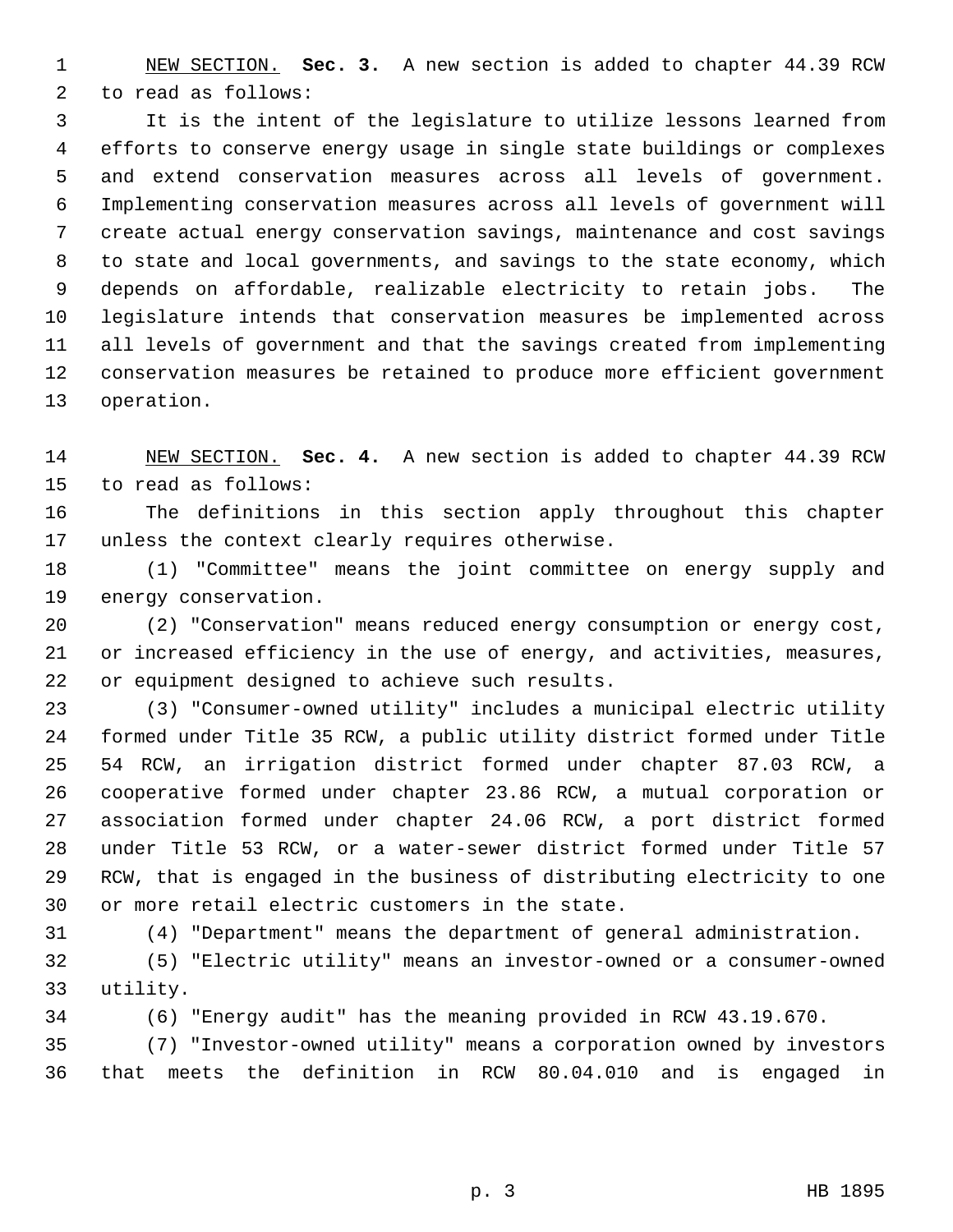distributing electricity to more than one retail electric customer in the state.

 NEW SECTION. **Sec. 5.** A new section is added to chapter 44.39 RCW to read as follows:

 (1) In addition to the committee's existing duties under RCW 44.39.070, the committee shall identify conservation measures to be implemented by all levels of state and local government using performance bonding and contract financing to generate energy conservation.

 (2) To carry out the purposes of this section, the committee shall: (a) Review information acquired through mandatory energy audits under chapter 43.19 RCW or direct the department to conduct separate energy audits of state and local-owned facilities;

 (b) Direct the department to solicit requests for proposals to identify conservation measures that may be implemented by all levels of state and local government across a single electric utility's service territory;

 (c) Require the participation of local governments in implementing conservation measures within a single electric utility's service territory or otherwise acquire, in the manner provided by chapter 8.04 RCW for condemnation of property for public use, such lands, real estate and other property, and interests therein as they may deem necessary for the aggregation of conservation projects within a single electric utility's service territory;

 (d) Request the department to report to the committee on contracts to implement conservation measures, including responses to requests for proposals, costs, and proposed contractors to carry out conservation measures identified by the committee;

 (e) Approve contractors selected by the department to carry out conservation projects identified by the committee;

 (f) Request the department to report to the committee on the progress of projects in a single electric utility's service territory; and

 (g) Request electric utilities to identify, once the conservation measures identified by the committee are completed, the avoided cost between cost of generation before implementation of the conservation